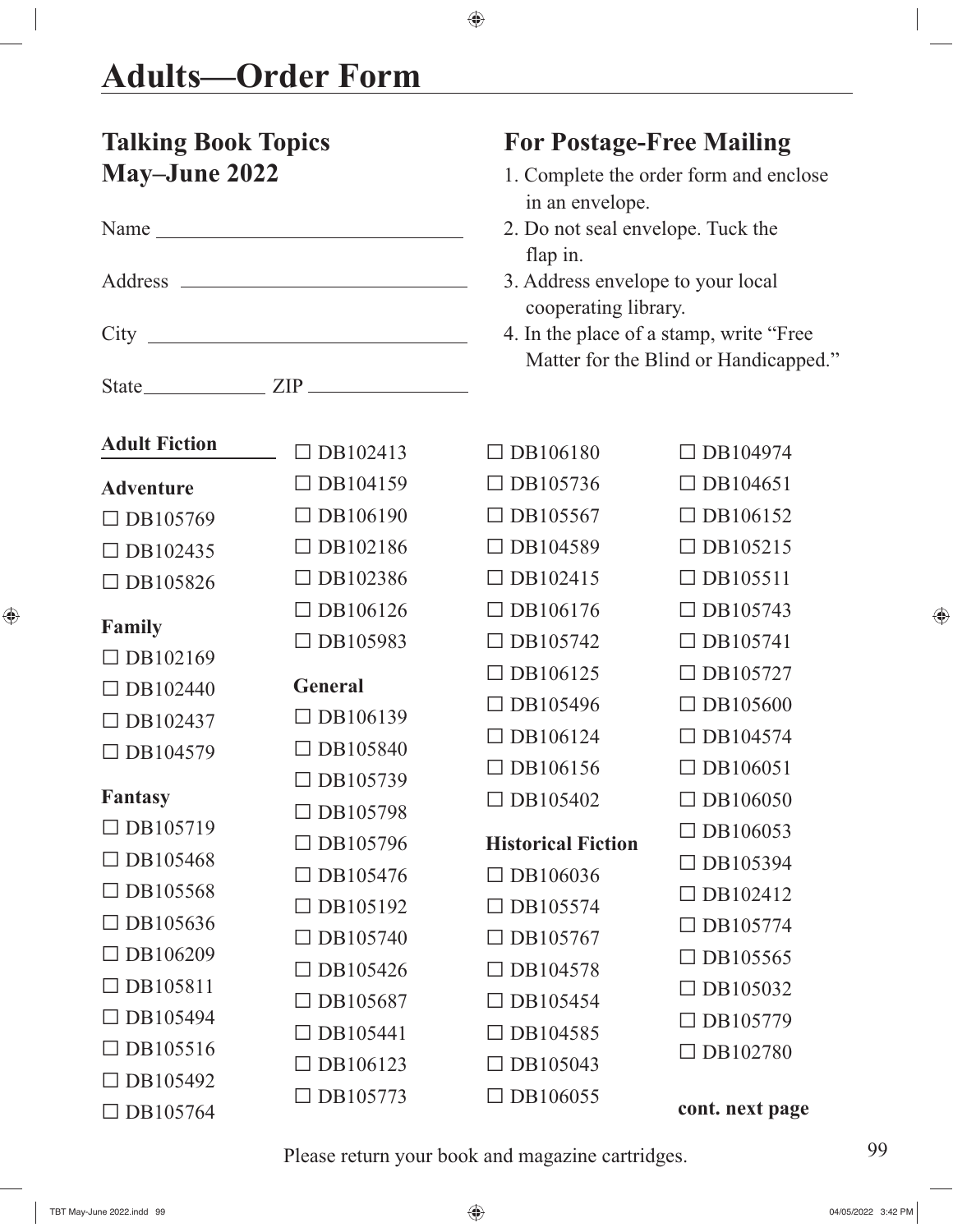$\bigoplus$ 

### **Adult Fiction cont.**

| $\Box$ DB105802                      | $\Box$ DB106194                        | $\Box$ DB105428 | $\Box$ DB102406          |
|--------------------------------------|----------------------------------------|-----------------|--------------------------|
| $\Box$ DB106056                      | $\Box$ DB105572                        | $\Box$ DB103457 | $\Box$ DB105750          |
| DB105744                             | $\Box$ DB102423                        | $\Box$ DB106057 | DB105176                 |
| $\Box$ DB105965                      | $\Box$ DB105501                        | $\Box$ DB101511 | $\Box$ DB106132          |
| DB104672                             | $\Box$ DB105475                        | DB105832        | $\Box$ DB105824          |
| $\Box$ DB106145                      | $\Box$ DB106137                        | $\Box$ DB105749 | $\Box$ DB106181          |
| DB105439                             | <b>Humor</b>                           | DB104647        | $\Box$ DB104162          |
| $\Box$ DB106136                      | $\Box$ DB102179                        | DB105133        | $\Box$ DB104995          |
| $\Box$ DB105510                      |                                        | $\Box$ DB105415 | $\Box$ DB105458          |
| <b>Holidays</b>                      | <b>Legal Themes</b>                    | DB105407        | $\Box$ DB106039          |
| $\Box$ DB105823                      | $\Box$ DB105762                        | DB104660        | DB105684                 |
| DB105825                             | <b>Music Themes</b>                    | $\Box$ DB105777 | $\Box$ DB105789          |
| $\Box$ DB105797                      | $\Box$ DB105397                        | DB106183        | DB102421                 |
| $\Box$ DB105495                      |                                        | DB106135        | $\Box$ DB105850          |
| DB105477                             | <b>Mystery</b> and<br><b>Detective</b> | $\Box$ DB102418 | $\Box$ DB103525          |
| DB105564                             | $\Box$ DB104699                        | DB105424        | DB105763                 |
| $\Box$ DB105545                      | $\Box$ DB104975                        | DB105196        | $\Box$ DB106078          |
| DB105608                             | $\Box$ DB102408                        | DB104606        | <b>Occult and Horror</b> |
| $\Box$ DB105437                      | DB104374                               | $\Box$ DB106058 | $\Box$ DB106134          |
| DB105500                             | DB106059                               | DB105045        | DB105459                 |
|                                      | $\Box$ DB104533                        | DB104635        | $\Box$ DB104610          |
| <b>Human</b><br><b>Relationships</b> | $\Box$ DB105520                        | $\Box$ DB105027 | $\Box$ DB104600          |
| $\Box$ DB105028                      | $\Box$ DB102208                        | $\Box$ DB104593 | DB104703                 |
| $\Box$ DB104008                      | $\Box$ DB105425                        | $\Box$ DB105240 | $\Box$ DB105525          |
| $\Box$ DB105465                      | DB105666                               | $\Box$ DB104957 | $\Box$ DB106201          |
| $\Box$ DB102384                      | $\Box$ DB105610                        | DB106174        | $\Box$ DB105022          |
| $\Box$ DB105466                      | $\Box$ DB102173                        | $\Box$ DB105455 | $\Box$ DB105467          |
| $\Box$ DB106071                      | $\Box$ DB102383                        | DB106128        | $\Box$ DB104960          |
| $\Box$ DB106140                      | DB102427                               | DB102439        | $\Box$ DB105453          |
| $\Box$ DB105443                      | $\Box$ DB104961                        | $\Box$ DB105406 |                          |
|                                      |                                        |                 | cont. next page          |

 $\bigoplus$ 

 $\begin{array}{c} \hline \end{array}$ 

100 Please return your book and magazine cartridges.

TBT May-June 2022.indd 100 04/05/2022 3:42 PM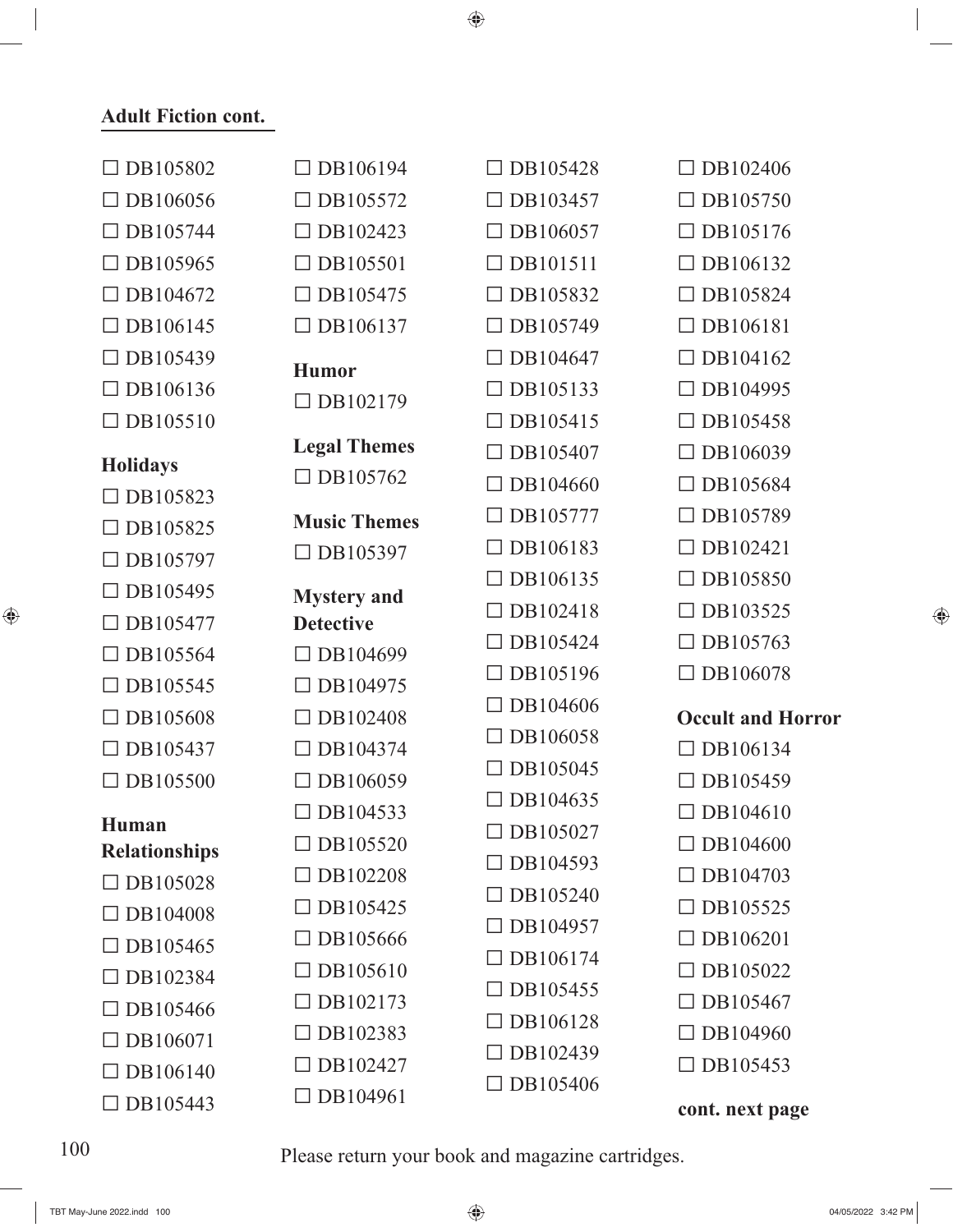$\begin{array}{c} \hline \end{array}$ 

 $\bigoplus$ 

| <b>Talking Book Topics</b><br><b>May-June 2022</b> |                 | <b>For Postage-Free Mailing</b><br>1. Complete the order form and enclose<br>in an envelope.<br>2. Do not seal envelope. Tuck the<br>flap in.<br>3. Address envelope to your local<br>cooperating library.<br>4. In the place of a stamp, write "Free<br>Matter for the Blind or Handicapped." |                        |  |
|----------------------------------------------------|-----------------|------------------------------------------------------------------------------------------------------------------------------------------------------------------------------------------------------------------------------------------------------------------------------------------------|------------------------|--|
| Name                                               |                 |                                                                                                                                                                                                                                                                                                |                        |  |
| <b>Adult Fiction cont.</b>                         | $\Box$ DB105411 | $\Box$ DB106179                                                                                                                                                                                                                                                                                | $\Box$ DB106072        |  |
| DB104964                                           | $\Box$ DB105021 | $\Box$ DB105738                                                                                                                                                                                                                                                                                | $\Box$ DB104686        |  |
| DB104998                                           | $\Box$ DB105575 | $\Box$ DB105393                                                                                                                                                                                                                                                                                | $\Box$ DB105016        |  |
| $\Box$ DB105519                                    | $\Box$ DB105781 | $\Box$ DB104632                                                                                                                                                                                                                                                                                | $\Box$ DB105879        |  |
| $\Box$ DB106024                                    | Romance         | $\Box$ DB106157                                                                                                                                                                                                                                                                                | $\Box$ DB105775        |  |
| DB104675                                           | $\Box$ DB106202 | $\Box$ DB103409                                                                                                                                                                                                                                                                                | <b>Science Fiction</b> |  |
| $\Box$ DB104602                                    | $\Box$ DB105134 | $\Box$ DB104609                                                                                                                                                                                                                                                                                | $\Box$ DB104634        |  |
| $\Box$ DB102407                                    | $\Box$ DB105737 | $\Box$ DB105235                                                                                                                                                                                                                                                                                | $\Box$ DB105815        |  |
|                                                    | $\Box$ DB104483 | $\Box$ DB106074                                                                                                                                                                                                                                                                                | $\Box$ DB102211        |  |
| <b>Religious Themes</b><br>$\Box$ DB105576         | $\Box$ DB102428 | $\Box$ DB106204                                                                                                                                                                                                                                                                                | $\Box$ DB106121        |  |
| DB106075                                           | DB105821        | $\Box$ DB105408                                                                                                                                                                                                                                                                                | DB106130               |  |
| $\Box$ DB105242                                    | $\Box$ DB105571 | $\Box$ DB105432                                                                                                                                                                                                                                                                                | $\Box$ DB104639        |  |
| DB105209                                           | $\Box$ DB105683 | $\Box$ DB105570                                                                                                                                                                                                                                                                                | $\Box$ DB105807        |  |
| DB106076                                           | $\Box$ DB105812 | $\Box$ DB105831                                                                                                                                                                                                                                                                                | $\Box$ DB105803        |  |
| DB105448                                           | DB102436        | $\Box$ DB105817                                                                                                                                                                                                                                                                                | $\Box$ DB106191        |  |
| DB104673                                           | $\Box$ DB106189 | $\Box$ DB104999                                                                                                                                                                                                                                                                                | $\Box$ DB104666        |  |
| DB104654                                           | DB105033        | $\Box$ DB105508<br>$\Box$ DB105685                                                                                                                                                                                                                                                             | DB106144               |  |
| DB102391                                           | $\Box$ DB105181 | $\Box$ DB105682                                                                                                                                                                                                                                                                                | $\Box$ DB104695        |  |
| DB104637                                           | DB102416        | $\Box$ DB105025                                                                                                                                                                                                                                                                                | DB106155               |  |
| DB104453                                           | $\Box$ DB106046 | DB106028                                                                                                                                                                                                                                                                                       | $\Box$ DB105429        |  |
| DB105566                                           | $\Box$ DB104016 | $\Box$ DB105193                                                                                                                                                                                                                                                                                | cont. next page        |  |

 $\bigoplus$ 

Please return your book and magazine cartridges. 101

 $\bigoplus$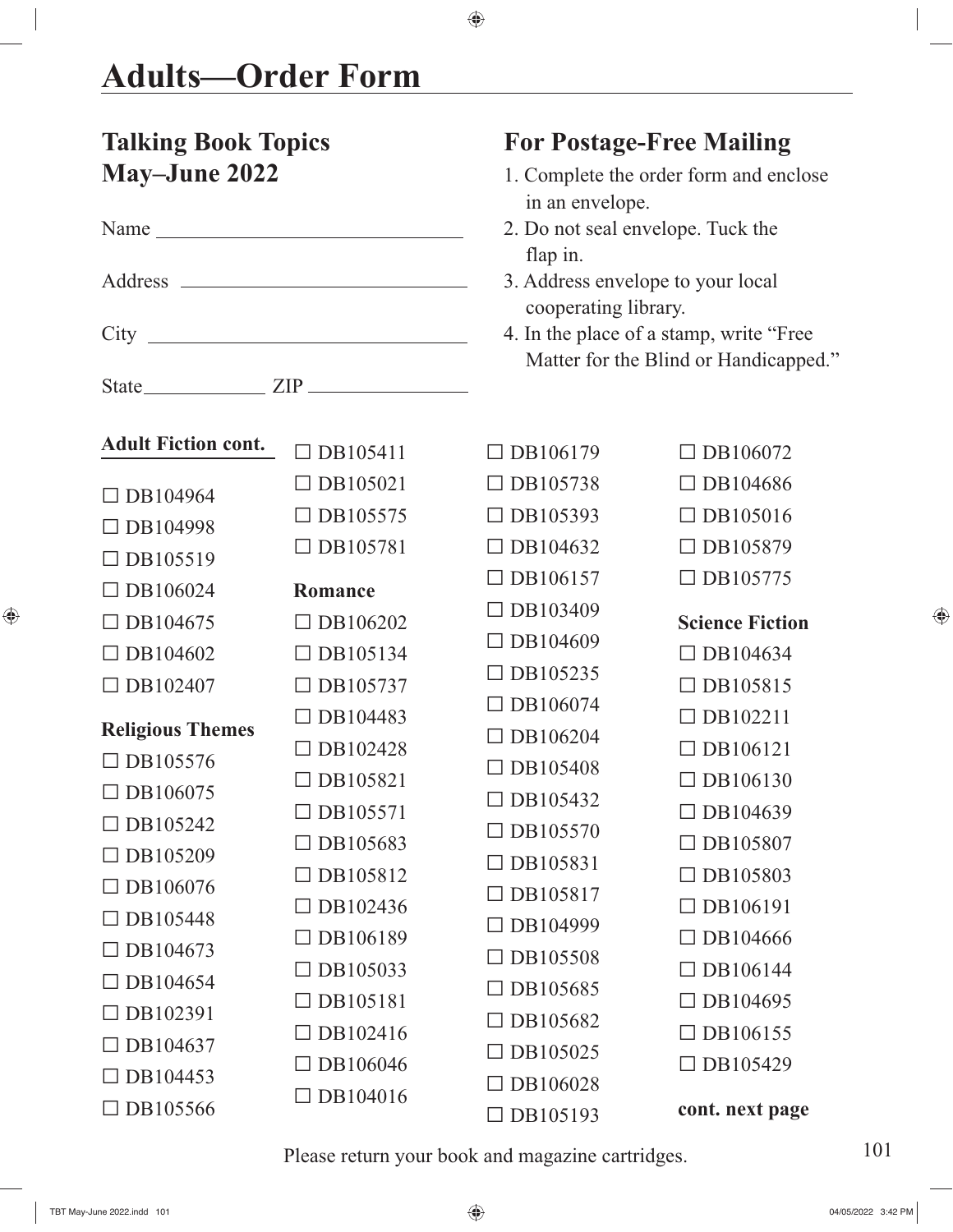$\bigoplus$ 

#### **Adult Fiction cont.**

 $\begin{array}{c} \hline \end{array}$ 

 $\bigoplus$ 

| <b>Short Stories</b>               | $\Box$ DB105524 | $\Box$ DB105431 |
|------------------------------------|-----------------|-----------------|
| $\Box$ DB106092                    | $\Box$ DB105247 | $\Box$ DB105023 |
| $\Box$ DB106153                    | $\Box$ DB105827 | $\Box$ DB106177 |
| $\Box$ DB105790                    | $\Box$ DB105806 | $\Box$ DB105180 |
| DB106197                           | $\Box$ DB105450 |                 |
| $\Box$ DB106150                    | $\Box$ DB104653 | War             |
| $\Box$ DB106193                    | $\Box$ DB106208 | $\Box$ DB105440 |
| DB106091                           | $\Box$ DB105221 | <b>Westerns</b> |
| DB104004                           | $\Box$ DB105498 | $\Box$ DB104535 |
| <b>Spies and</b>                   | $\Box$ DB105019 | $\Box$ DB104456 |
| <b>Espionage</b>                   | $\Box$ DB105772 | $\Box$ DB102184 |
| $\Box$ DB106025                    | $\Box$ DB105474 | $\Box$ DB104659 |
| DB104451                           | $\Box$ DB106206 | $\Box$ DB102210 |
| DB105799                           | $\Box$ DB105556 | $\Box$ DB105629 |
| DB102424                           | $\Box$ DB106045 |                 |
| $\Box$ DB102426                    | $\Box$ DB105746 |                 |
| $\Box$ DB106203                    | $\Box$ DB104652 |                 |
| <b>Sports and</b>                  | $\Box$ DB105469 |                 |
| <b>Recreation</b>                  | $\Box$ DB105776 |                 |
| $\Box$ DB105733                    | $\Box$ DB102409 |                 |
|                                    | $\Box$ DB104959 |                 |
| <b>Suspense</b><br>$\Box$ DB105433 | $\Box$ DB102212 |                 |
| $\Box$ DB105787                    | $\Box$ DB105463 |                 |
| DB105399                           | DB105771        |                 |
| $\Box$ DB104650                    | $\Box$ DB105442 |                 |
| $\Box$ DB102404                    | $\Box$ DB106080 |                 |
| DB105438                           | DB105020        |                 |
| DB104604                           | $\Box$ DB106200 |                 |
| DB105436                           | $\Box$ DB106060 |                 |
| DB105509                           | $\Box$ DB105497 |                 |
|                                    |                 |                 |

102 Please return your book and magazine cartridges.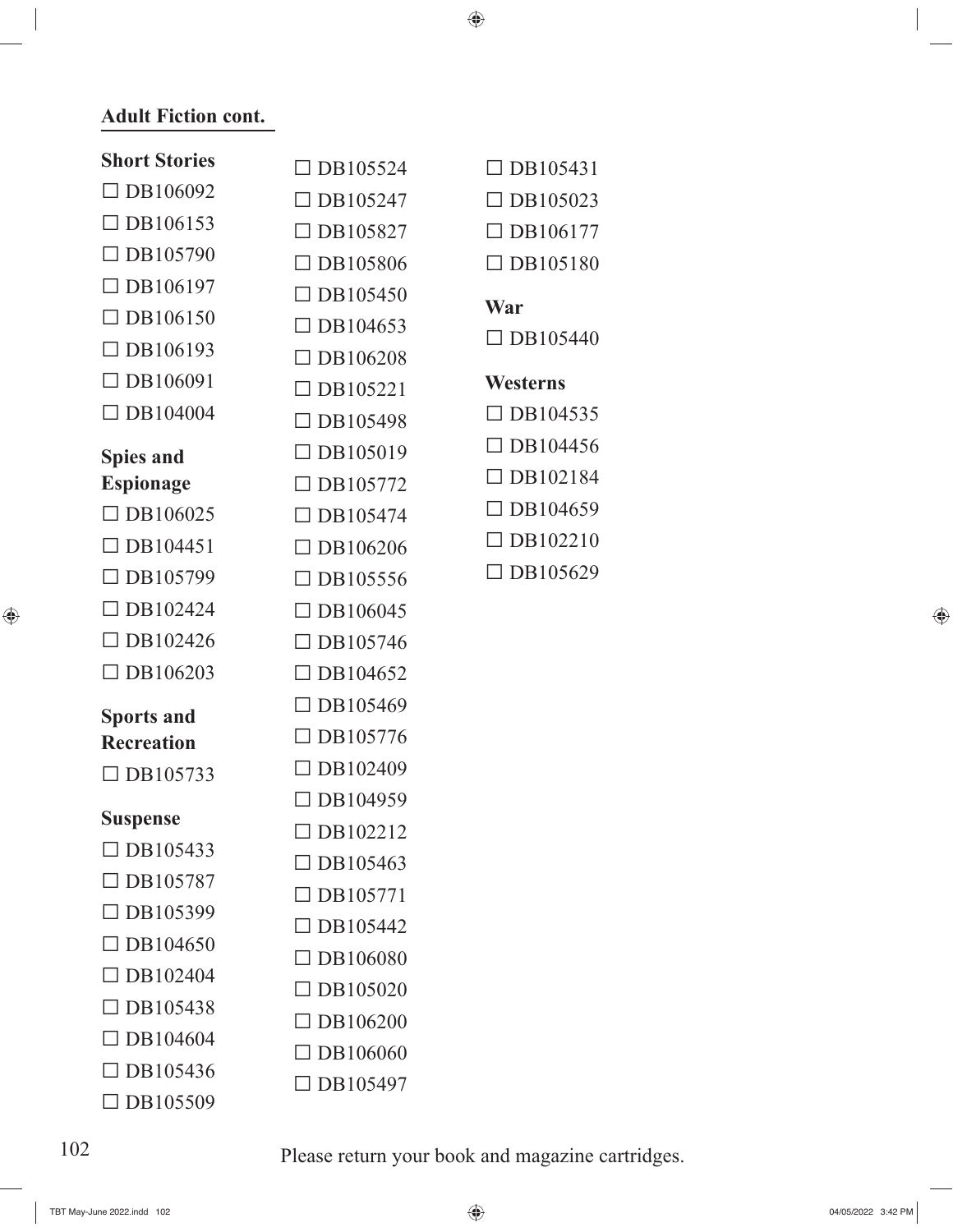#### **Talking Book Topics For Postage-Free Mailing May–June 2022** 1. Complete the order form and enclose in an envelope. Name 2. Do not seal envelope. Tuck the flap in. Address 3. Address envelope to your local cooperating library. City 4. In the place of a stamp, write "Free Matter for the Blind or Handicapped." State **ZIP Adult Nonfiction Animals and Wildlife**  $\Box$  DB106146 **Arts**  $\Box$  DB104679  $\Box$  DB104039 **Astronomy**  $\Box$  DB106151 **Biography**  $\Box$  DB105667  $\Box$  DB102431  $\Box$ DB105720  $\Box$ DB102420  $\Box$  DB106141  $\Box$  DB105717  $\Box$  DB105464  $\Box$  DB106093  $\n **DR105552**\n$  $\Box$ DB102205  $\Box$  DB102430  $\Box$  DB105523  $\Box$  DB105434  $\Box$  DB104601 □ DB105405  $\Box$  DB105414  $\square$  DB106138  $\n **DB105486**\n$  $\Box$ DB105724  $\Box$  DB105390 □ DB105816 **Blindness and Physical Disabilities**  $\square$  DB104014  $\Box$  DB105690 **Business and Economics**  $\Box$  DB104588  $\Box$  DB105449  $\Box$  DB105471 **Career and Job Training**  $\Box$  DB105213 **Consumerism**  $\Box$  DB104993  $\Box$  DB104689  $\Box$  DB103133 **Cooking**  $\square$  DB102784  $\Box$  DB105820  $\square$  DB105694 □ DB105606  $\Box$  DB104614  $\square$  DB104688  $\Box$  DB105171  $\n **DB106081**\n$  $\Box$ DB102152  $\Box$  DB105362  $\Box$ DB105460  $\Box$  DB105702  $\Box$  DB105518 **Crime**  $\Box$  DB105748  $\Box$  DB105830  $\square$  DB104965 **Diet and Nutrition**  $\Box$  DB102783  $\n **DB105044**\n$ □ DB101993 **Gardening**  $\Box$  DB105000  $\n **DB105601**\n$ **Government and Politics**  $\Box$  DB102429  $\Box$  DB106041  $\Box$  DB105691  $\Box$  DB105721  $\Box$  DB106133 **cont. next page**

◈

Please return your book and magazine cartridges. 103

◈

⊕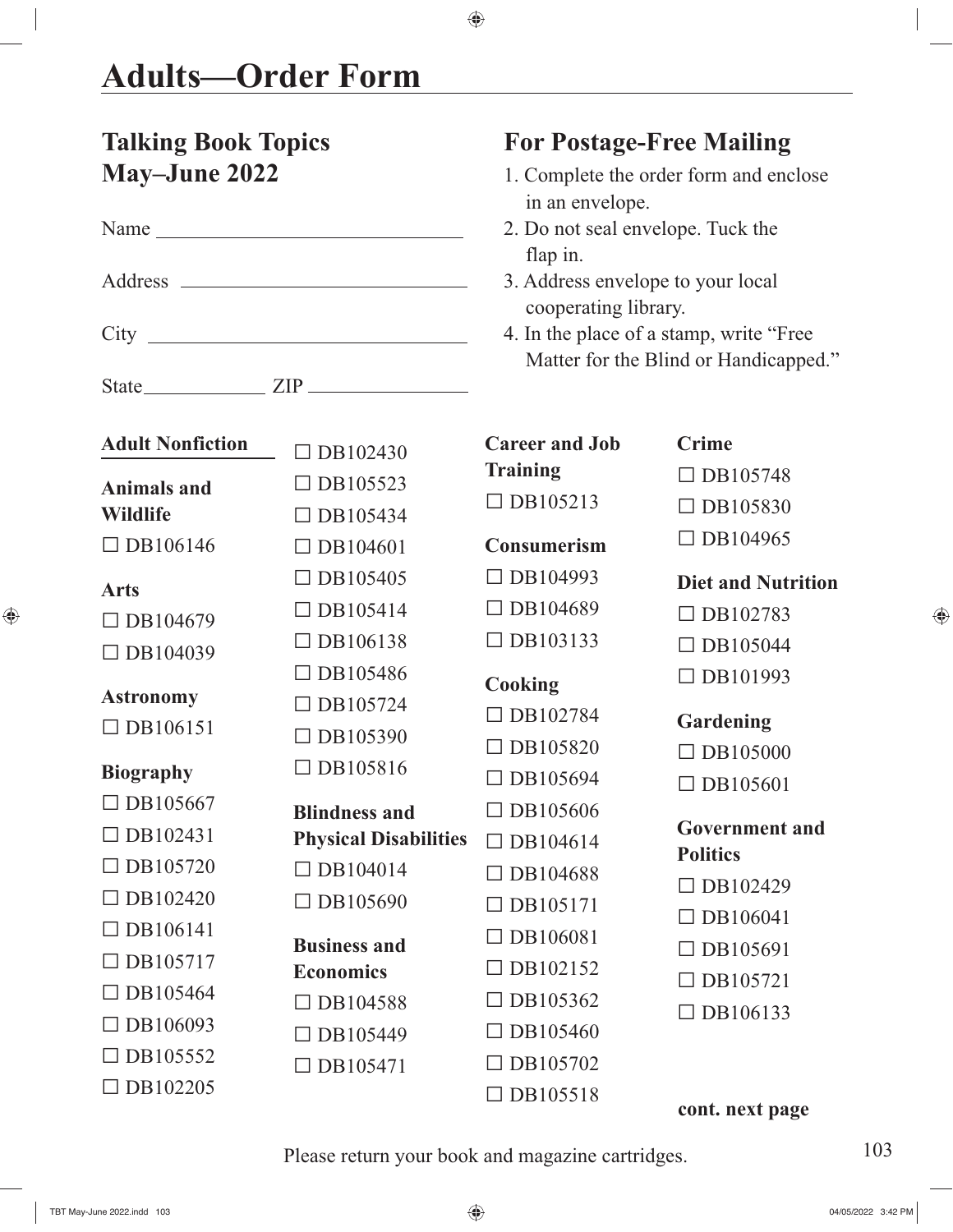$\bigoplus$ 

#### **Adult Nonfiction cont.**

| <b>History</b>         | $\Box$ DB105404       | <b>Science and</b>      | $\Box$ DB106188   |
|------------------------|-----------------------|-------------------------|-------------------|
| $\Box$ DB105401        | $\Box$ DB105018       | <b>Technology</b>       | $\Box$ DB106077   |
| $\Box$ DB105506        | $\Box$ DB106195       | $\Box$ DB105822         | $\Box$ DB106040   |
| <b>Home Management</b> |                       | $\Box$ DB105341         | $\Box$ DB105473   |
| $\Box$ DB105718        | <b>Occult and</b>     | <b>Social Sciences</b>  | $\Box$ DB105735   |
|                        | <b>Astrology</b>      | $\Box$ DB103453         | $\Box$ DB104696   |
| <b>Legal Issues</b>    | $\Box$ DB105042       | DB104685                | $\Box$ DB102209   |
| $\Box$ DB106178        | <b>Philosophy</b>     | $\Box$ DB104680         | $\Box$ DB106012   |
| Literature             | $\Box$ DB106143       | $\Box$ DB105734         | $\Box$ DB105403   |
| DB104657               | <b>Poetry</b>         | DB105481                | $\Box$ DB101619   |
| $\Box$ DB105605        | $\Box$ DB105310       | $\Box$ DB106043         | $\Box$ DB105470   |
|                        |                       | $\Box$ DB106186         |                   |
| <b>Medicine and</b>    | DB102171              |                         | $\Box$ DB105573   |
| <b>Health</b>          | <b>Psychology and</b> | <b>Sports and</b>       | $\Box$ DB106049   |
| $\Box$ DB104991        | <b>Self-Help</b>      | <b>Recreation</b>       | $\Box$ DB102432   |
| DB105452               | $\Box$ DB105851       | $\Box$ DB105786         | <b>Travel</b>     |
| DB101773               | $\Box$ DB106199       | DB106052                | $\Box$ DB105515   |
| $\Box$ DB105747        | $\Box$ DB103454       | $\Box$ DB105430         | $\Box$ DB106187   |
| DB106037               | $\Box$ DB104691       | DB105805                |                   |
| DB106079               | $\Box$ DB105461       | $\Box$ DB104538         | <b>US History</b> |
| DB106142               | $\Box$ DB104704       | DB104996                | $\Box$ DB105804   |
| DB104997               |                       | DB105766                | $\Box$ DB105765   |
| <b>Music</b>           | <b>Religion</b>       | $\Box$ DB106147         | $\Box$ DB106031   |
|                        | DB99397               | $\Box$ DB106054         | $\Box$ DB105760   |
| DB105002               | DB102182              | $\Box$ DB102414         | $\Box$ DB102425   |
| $\Box$ DB105361        | $\Box$ DB102782       |                         | $\Box$ DB106173   |
| $\Box$ DB105784        | $\Box$ DB104676       | <b>Stage and Screen</b> | $\Box$ DB105722   |
| <b>Nature and the</b>  | DB102434              | $\Box$ DB105810         | $\Box$ DB105723   |
| <b>Environment</b>     | $\Box$ DB102147       | $\Box$ DB106073         | $\Box$ DB102422   |
| $\Box$ DB102144        | $\Box$ DB105543       | $\Box$ DB104668         | $\Box$ DB105814   |
| $\Box$ DB105782        |                       | $\Box$ DB104636         | cont. next page   |

 $\bigoplus$ 

 $\begin{array}{c} \hline \end{array}$ 

 $\bigoplus$ 

104 Please return your book and magazine cartridges.

TBT May-June 2022.indd 104 04/05/2022 3:42 PM